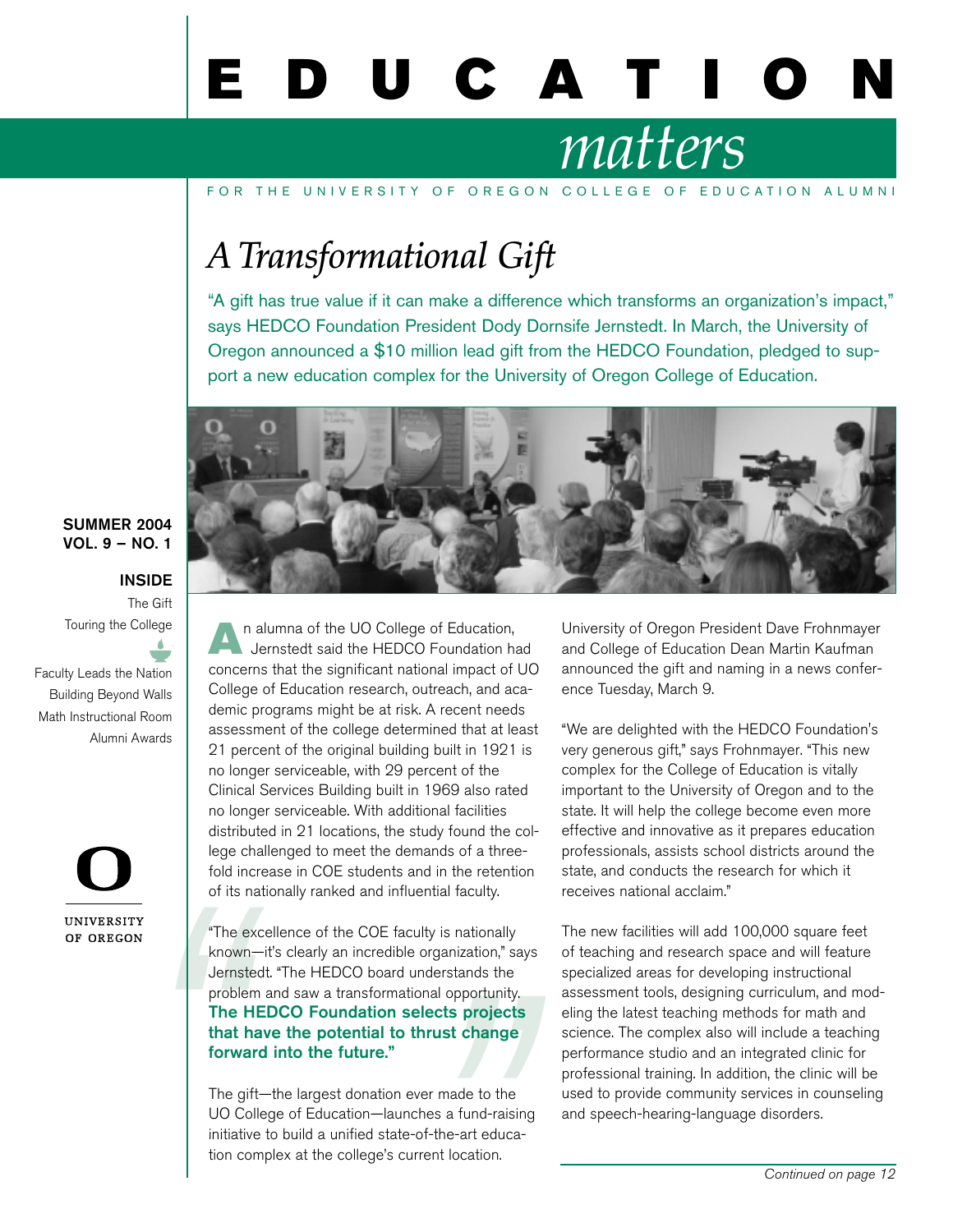

## *The Transforming Gift*

*ABOUT TWENTY FIVE YEARS AGO, SCHOLAR LEWIS HYDE wrote about cultures of gift giving—and realization of the value of a transformative gift over time.*

*In some indigenous cultures, gifts pass on within the circle of community and stay in circulation over the span of many lives. They never become possessions. Rather, they are passed from hand to hand, becoming the means to different ends than possession or wealth. Through such gifts teaching occurs, wisdom and knowledge are shared, and transformation takes place within the community. In fact, the transformative gift's signal intention is to sustain and strengthen the community which receives it.*

*Hyde's observations speak to us as recipients of the HEDCO gift to initiate the new College of Education building project, a long overdue consolidation and modernization of facilities to support the teaching, research, and outreach impact of the college. As Hyde notes, the transformation inherent in such a gift requires maturation. It is realized only when the recipient is able to pass on the gift in turn.*

*We are on the threshold of opportunity of great magnitude. In order to bring this transformation into reality, each member of our community—faculty, alumni, students, and friends—has the potential to help grow the gift. Our collective efforts will create a future of expanded opportunity for coming generations of students and professional educators and clinicians.*

*With heartfelt gratitude for the leading vision, character, and commitment of HEDCO and its board president, Dody Jernstedt, I also want to thank each of our donors and friends in advance. It is up to us as a community to keep the gift in motion.*

"Passing the gift along is the act of gratitude that finishes the labor." ~Lewis Hyde, The Gift, 1979

Marting Kaupman

Martin J. Kaufman Dean, College of Education

## Faculty Notes

**First Lady Laura Bush joined COE's Ed** Kame'enui May 19 to tour Beaverton's William Walker Elementary School, where Kame'enui, Bush, and teachers discussed the core strategies of improving reading instruction. Accompanied by Kame'enui, Principal Barbara Evans, Beaverton School Superintendent Jerry Colonna '87, and some of the school's children, the First Lady also observed teachers leading classes.

• The Council on Academic Accreditation has approved American Speech and Hearing Association (ASHA) accreditation for a COE master's program in speech-language pathology. Dean Marty Kaufman cited the leadership of **Marilyn** Nippold, area head of Speech Language and Hearing Sciences for the past two years, as a contributing factor to the recent successful site visit conducted by ASHA. On April 1, Kathy Roberts assumed responsibilities as major director of Communication Disorders and Sciences.

**• UO President Dave Frohnmayer paid a surprise** visit to Associate Professor Dan Close in class May 13, presenting Close with the Thomas F. Herman Faculty Achievement Award for Distinguished Teaching. One of the UO's highest teaching honors, the award recognizes senior faculty members who have demonstrated longstanding excellence in teaching at the university.

**Cheryl Buhl**, Oregon Career Information System (CIS) director, received the 2003 Distinguished Service Award from the Association of Computerbased Systems for Career Information (ACSCI) on December 9. The award recognizes professional excellence, long-standing contributions, service to ACSCI, and innovations that advance career information delivery. Buhl has directed Oregon CIS for 20 of its 33 years. Oregon CIS is an outreach unit of the College of Education that delivers highquality occupational and educational information to Oregonians.

• Battered women need economic and career development assistance as well as the long-term financial resources and life skills necessary to decrease their risk for returning to abusive situations, says Krista Chronister, COE assistant professor of counseling psychology. Chronister has developed Advancing Career Counseling and Educational Support for Survivors of domestic violence (ACCESS) to address these needs. The UO Office of Technology Transfer will develop ACCESS curriculum for nationwide distribution.

*"The transformative gift's signal intention is to sustain and strengthen the community which receives it."*

Marty Kaufman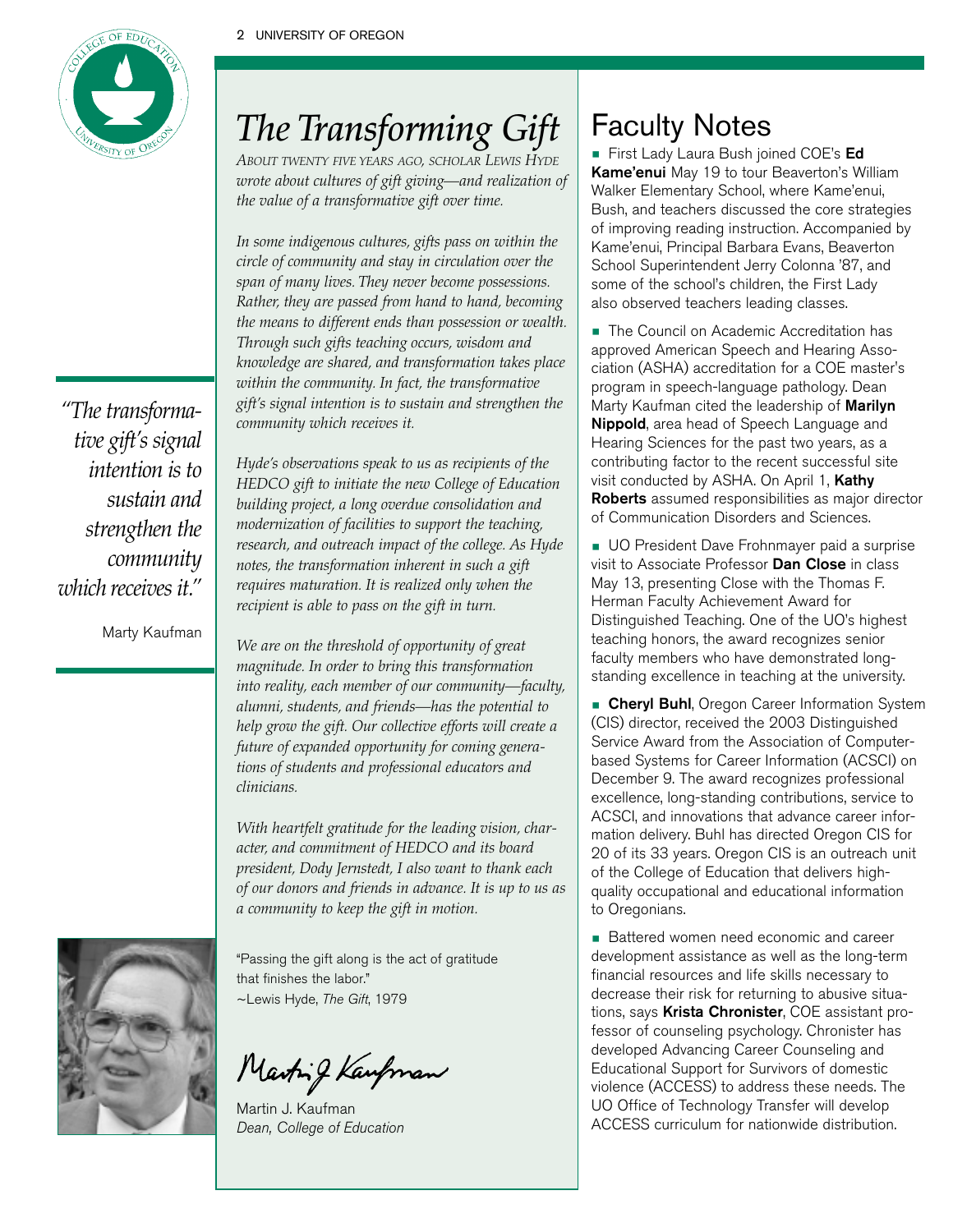## *Virtually Touring Today's College of Education*

**Melcome!** You've arrived at the College of Education to tour today's campus with Director of External Affairs and Development Andrea Wiggins, who greets you with a smile in



her office in 102 Education. Along with a few other alumni and friends gathering to look over the college, you chat a few moments, looking out her window at the green lawns and plants

and remembering your own days as a student. Today's typical partly cloudy morning has been spitting occasional drops of "Oregon sunshine," so you've brought a jacket: touring the college will take you outdoors for much of the way.

As your group leaves the office, Andrea points out the history of its building: "We are starting our tour in the 'new' building," she notes, "built for the college in 1921 after it outgrew the original education building. That structure, built in 1916, is now the business school's Gilbert Hall." You learn that two buildings were opened in 1921 to accommodate the college and a "cadet" teacher preparation school. They were also home to the law school for a while, in addition to serving as a junior high and as University High School for the Eugene School



District. You see that the main building now also houses the Technology Education Center—a former office with about 30 desktop computers and 20 laptops in its limited space to serve some 1500 students plus instructors who teach use of technology and distance learning for teachers.

As you move through the breezeway from the main building to the former "Uni High," you see a group of students gathered in the courtyard with their instructor. "There are many lovely parts of the college," Andrea notes. "The courtyard is a particularly great place for students to sit and get together when the weather is nice."

"And what about when it is not so nice?" you ask. Then there is not much room to gather. The college did recently install five picnic-style tables and some benches indoors in the hallway of the old high school. You can see that these are much appreciated: students have tacked up signs that say "Marty's Diner," acknowledging the dean's



allocation of funds to purchase the furniture. Andrea points out that this is the only indoor area at the college for students, faculty, or staff to gather for study, socializing, or work on group projects.

Down the hall, rooms used until the early 1950s for teens are being used this day by graduate students in the Marriage and Family Therapy class you're visiting. You squeeze into a small wooden desk alongside therapists-in-training as they discuss topics such as recognizing early signs of addictive behavior. You marvel at the complexity and diversity of social issues that must be addressed in these times by students studying to become professional family therapists in preparation for state licensure.

You pull on your jacket as you exit the main COE buildings to visit a few of the 21 different on-campus and off-campus locations that COE programs now occupy. Up the rise from the old tennis-court parking lot sits a small wood cottage. "The college is home to many nationally recognized experts," Andrea notes. "For example, the foremost literacy researchers in the country work here in the Education Annex. The Annex was originally built behind Johnson Hall in 1915 and

*"There are many lovely parts of the college. The courtyard is a particularly great place for students to get together when the weather is nice."*

Andrea Wiggins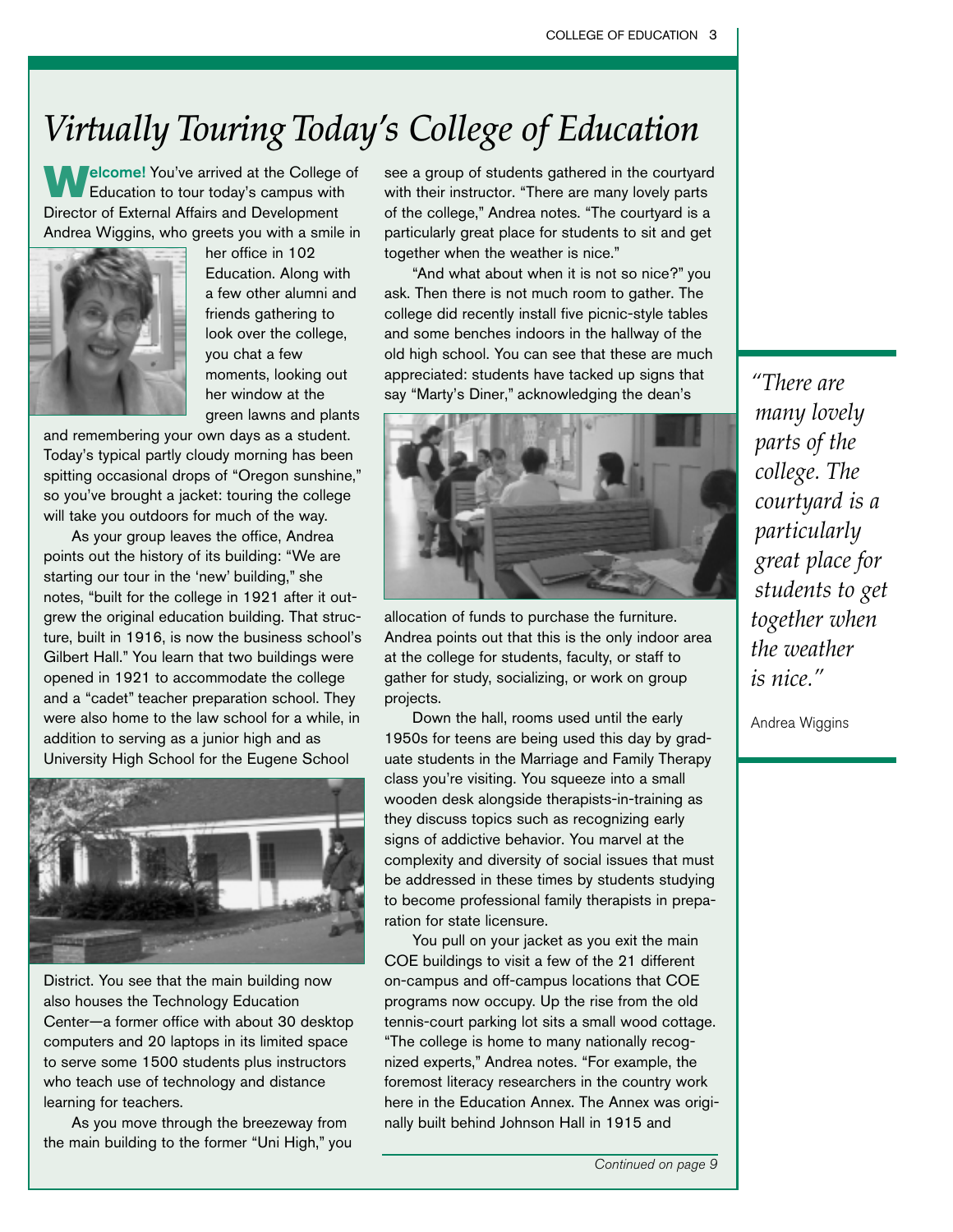## Alumnus Credits College

Following the last edition of Education Matters, the college received the following letter:

#### Greetings:

*"I have used what I learned almost every day in my professional work for the last 25 years."* 

Peter J. Gray

Seeing the recent obituaries for Art Mittman<br>
and Ken Erickson, I decided to write to let you know what a profound impact the UO College of Education has had on my career and life. I took statistics from Professor Mittman as a doctoral student in the 1970s. I have used what I learned in his class almost every day in my professional work for the last twenty-five years. In addition, the other faculty members in Educational Psychology prepared me well, beginning with my dissertation on program evaluation. After spending eighteen years as Director of Evaluation and Research in the Center for Instructional Development at Syracuse University, I am now the Director of Academic Assessment at the United States Naval Academy.

I not only use what I learned in my doctoral studies to help both the military and civilian faculty members develop and implement valid and reliable assessment plans, but am also teaching a course on research methods to midshipmen in the political science department. I use concepts that I learned in Professor Rankin's Analysis of Published Research course as well as the statistical methods from Professor Mittman's class all the time.

In closing, I want to congratulate the College of Education for its continued excellence as evidenced by its high rankings. More importantly, I want to encourage the current faculty to strive to uphold the high standards set by my professors (Mittman, Rankin, Dizney, Lovell, Erickson, Charters, Schmuck and others) because faculty have an impact on students for the rest of their lives.

Very respectfully,

Peter J. Gray, Ph.D. Director of Academic Assessment Faculty Enhancement Center United States Naval Academy Annapolis, MD

### $\star\star\star$  COLLEGE OF EDUCATION  $\star\star\star$

### **COE Faculty Leads the Nation**

The competitive excellence of UO education faculty—who again earn the rank of **#1** most productive educational research faculty in the nation—contributes to the ability of school systems and communities nationwide to deliver needed supports and services to children, families, and professionals. According to the 2004-05 *U.S. News & World Report Best Graduate Schools* ratings of U.S. colleges of education, the UO College of Education's external grant funding generates an average of nearly \$1.5 million per faculty member in the college. More than 2,000 schools and 38 states utilize the research and outreach services of University of Oregon College of Education faculty.

#### SUMMARY OF THE RANKINGS:

Compared to other U.S. graduate colleges of education, the UO College of Education ranks

- **•** In the **top 5 public** colleges of education in the nation (4th this year)—a distinction it has maintained for the past 4 years
- **•** In the **top 10 public or private** colleges of education in the nation (8th this year) for 3 years in a row
- **•** As the #1 most productive education research faculty for 7 of the last 8 years this year nearly generating 1/3 more per faculty member than the nearest competitor
- **•** As the **#3 special education** program nationwide—for the 5th year in a row
- **•** In the **top 10 most selective** public or private colleges of education in the nation
- **•** Best in the Northwest and the only top-tier ranked college of education in Oregon

The college's consistently high national rankings are especially noteworthy when its resources are compared to the other top-10 institutions with greater state and private investment in higher education.

•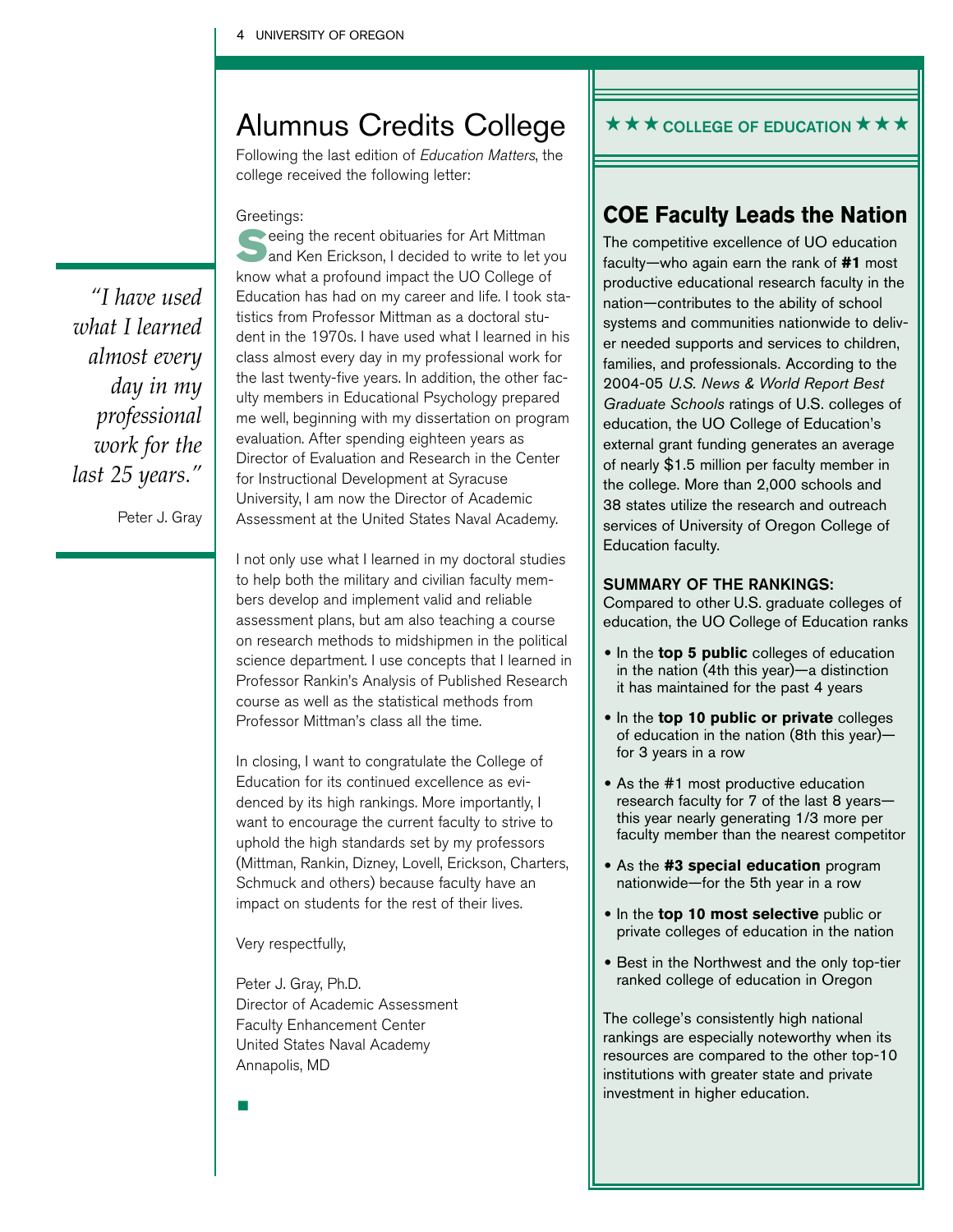## Building Beyond Walls

UNIVERSITY OF OREGON COLLEGE OF EDUCATION BUILDING PROJECT



The University of Oregon College of Education is one of the nation's elite programs. Currently operating in a facility built in 1921, the college continues to help schools try to meet the demands of education in the 21st century.

The new facility will enable the college to close the gap between the current state of educational practice and what we know about effective learning and teaching. With this facility the University of Oregon College of Education will set a new national standard for the preparation of educators and clinicians.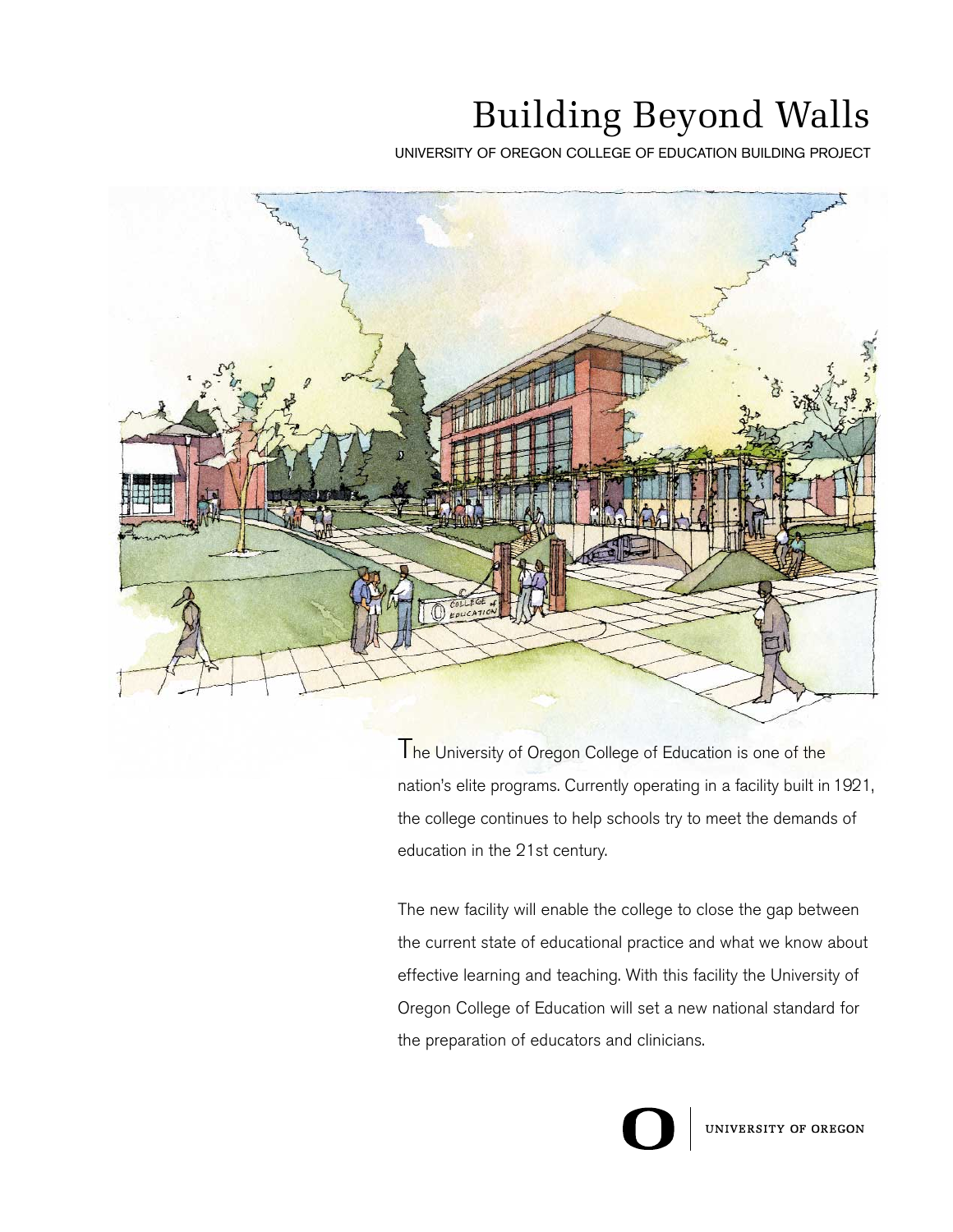**College of Education**



### **The Building Project**

- 100,000 square feet of new space and renovation of existing spaces
- Universal design principles to provide easy accessibility for all
- Interconnected pathways and spaces to create an infrastructure for collaboration
- Technology resources designed to enhance problem solving and interactive learning

The project is targeted to break ground in 2008. Facilities including the new HEDCO

Education Building will be constructed on the southwest corner of the University of Oregon

campus between existing buildings, where they will create a unified education complex.

PROJECT COST • \$48,000,000 (At least half of the total must be private funds)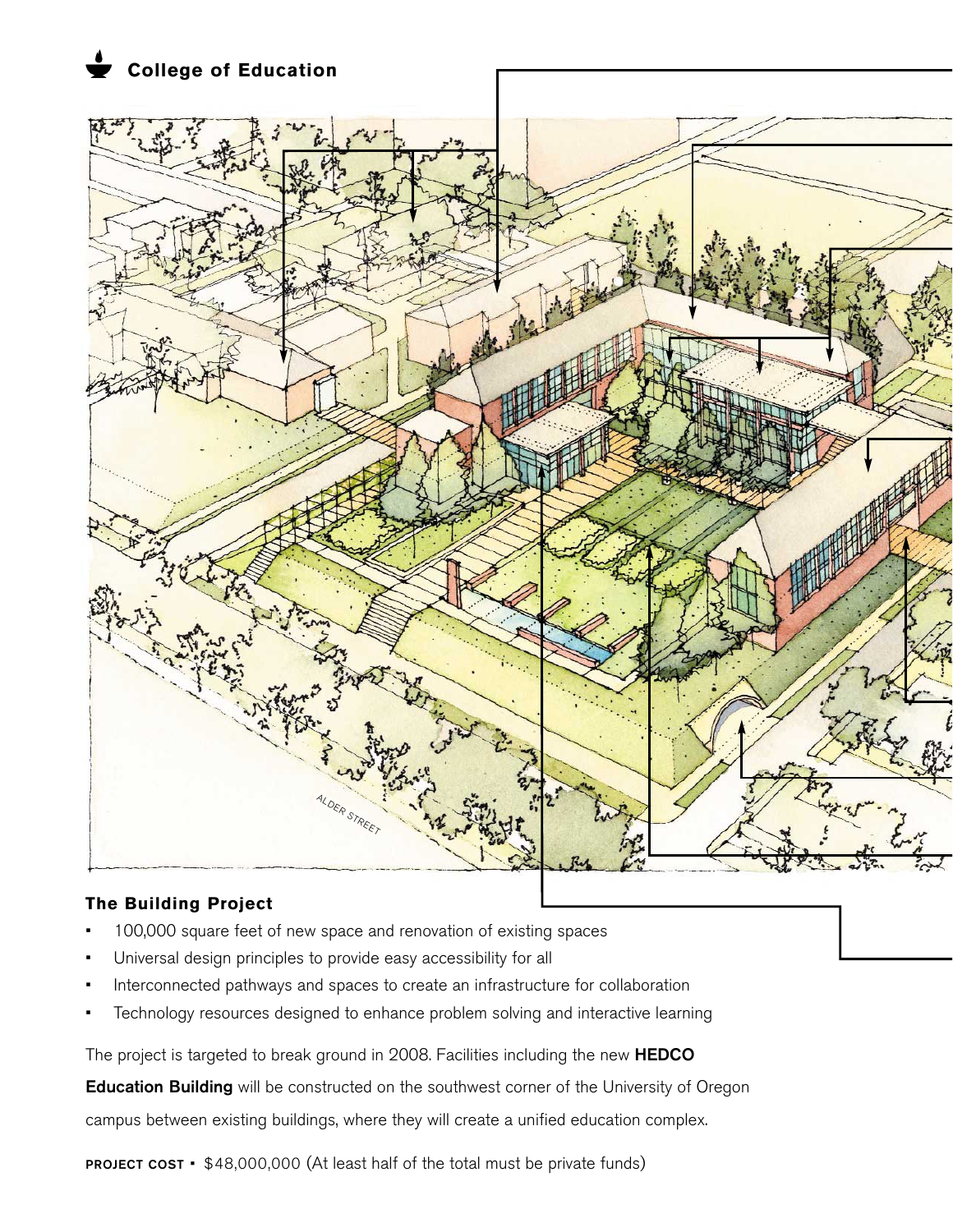## **Existing Buildings**

Brick buildings will be renovated to integrate into the new complex.

## • Research & Academic Offices

On the upper floors: suites of offices will provide students access to academic and research faculty and facilitate faculty interaction.

## Specialized Teaching Spaces

On the ground floors: problems-of-practice rooms; math, science, and language methods rooms; and a teaching performance studio will let future educators practice and refine teaching skills. An instructional design studio and curriculum resource library will help teachers tailor instructional materials to the diverse learning needs of students.

## Integrated Clinic

Three clinical programs will share equipment and support services in one wing of the new building and will offer training and public service in communication disorders and sciences, marriage and family therapy, and counseling psychology.

## **Existing Building**

Some programs will move into the new clinic and allow better use of space in the currently crowded Clinical Services Building.

## • Pathways Throughout Complex

Pathways will connect gathering spaces to facilitate collaboration.

## • Underground Parking

Parking under the new building will facilitate accessibility.

## Gardens & Terraces

Gardens, pathways, terraces, and other outdoor spaces will tie the entire complex together.

## College Heart

Access from all parts of the complex will provide a space for students, faculty, and alumni to gather.

Technology throughout the complex will provide access to students on site and off campus, create in-time responses to classroom and clinic needs, and create communities of learning not bound by geography.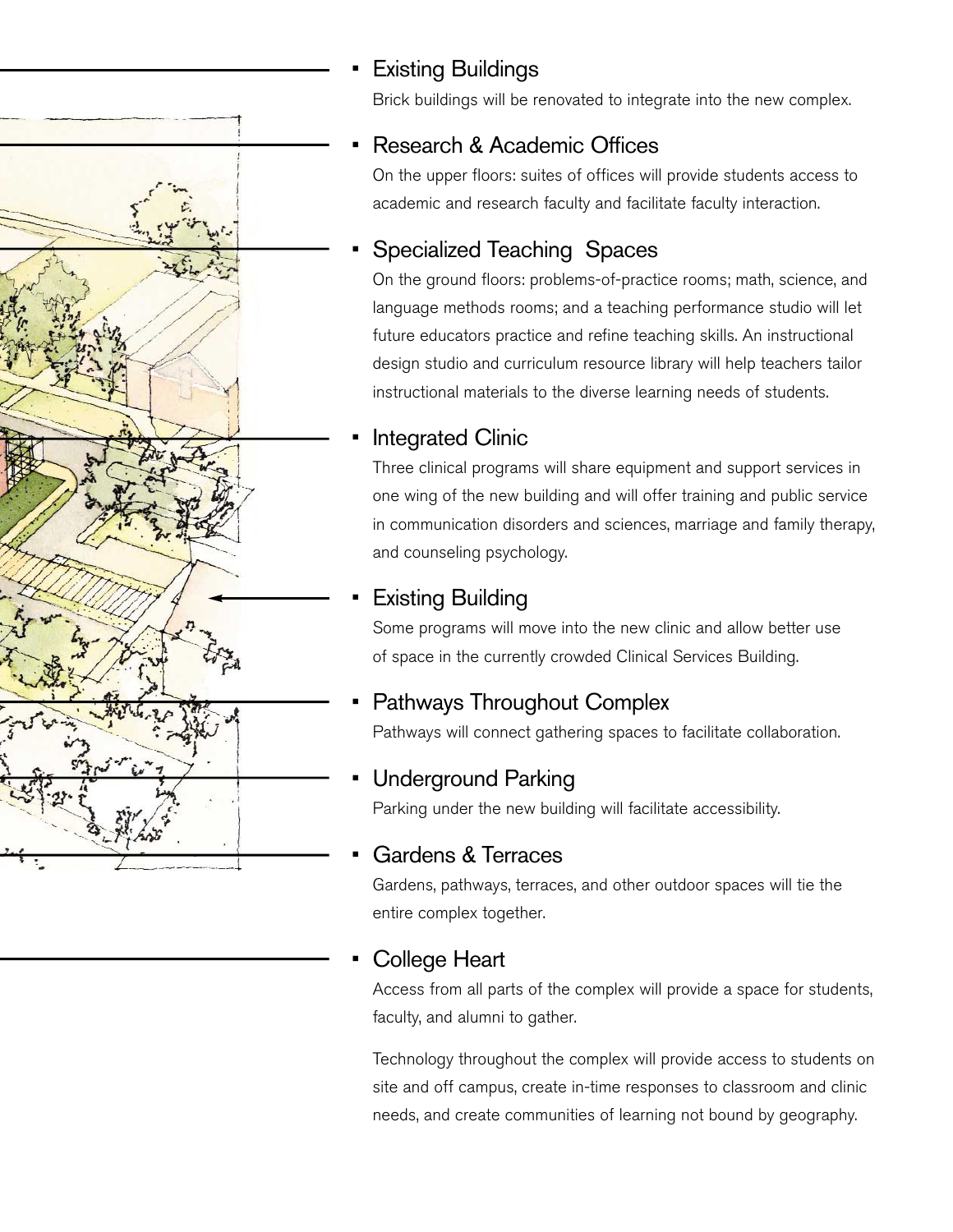# **Beyond the Numbers**



#### **LISA BROWN MATHEMATICS METHODS ROOM**

Friendom Sacrific Sample 1<br>
That's the sum-<br>
sample of "That's the sumble sample in the sumble of the sumble of the sumble sample of the sumble sample in the sample of the sample of the sample of the sample of the sample o Mary and Chip Brown of Oakland, California, know that learning to teach in the math and science disciplines requires specialized practice rooms. In honor of their daughter Lisa, a teacher in Portland, Oregon, they have made a multi-year pledge to underwrite the creation of a math methods room that will provide technology and equipment for faculty to demonstrate teaching of math concepts. Storage, sinks, and curricula samples will give students the means to develop and practice lesson plans and experiments that will foster abilities to deal with pattern, shape, dimension, quantity, uncertainty, and change1 —all mathematical abilities that need to be developed along with the computational skills we've all been taught.



Jill Baxter's classroom is a suitcase. Baxter—a COE professor and expert in teaching mathematics—does not have classroom space of her own to access the array of proficiency-building materials she uses to model effective math instruction. Her case holds blocks, puzzles, posters—more than the paper and pencils typically associated with math lessons—but the suitcase and the lecture rooms Baxter visits with it are no substitute for a well equipped math instruction room.

There has to be a parallel between the experiences we provide our future teachers and the learning we expect them to be equipped to go out and cultivate in classrooms," says Baxter. "That's where the setting becomes so important to the success of learning. If our students must sit in fixed chairs in a lecture hall without tools to manipulate and, thus, model their thinking, then they're limited in the mathematical activities that they can explore to spark logical reasoning, use of strategy, or how to apply math to everyday instances.

"Students come to the university very excited to be here and energetic to learn—and then they are lectured to. When they become teachers, they fall back to teaching the way they were taught. Decades of research suggest that, when the goal is to help children develop mathematical proficiency, we need to help them learn to understand and think strategically about when to use particular procedures. Most importantly, we need to help all students experience themselves as capable of posing and solving mathematical problems.

"Based on research, I'd say that mathematical proficiency is a critical goal when teaching young children. To be proficient in math, children need to understand concepts; skillfully and flexibly carry out procedures; and represent, solve, justify, and explain problems. And they need to believe in their ability to do math.

"For years, we've done a great job of educating a very small percentage of the population. Our Nobel Prize winners, brilliant scientists and mathematicians come from a long tradition of meeting the needs of a privileged top group of kids. But most students don't get past algebra: we've overwhelmed them with the computational—or how-todo-it—part of proficiency, until they want out of math. They don't see the relevance of school math with its heavy emphasis on memorization and computations. Many students never experience the excitement of posing an interesting question and then using mathematical reasoning to solve it.

*The ability to deal with change and uncertainty is mathematical. It needs to be developed along with the computational skills we've all been taught.*

Students rarely experience math this way. We need to create more opportunities in school to develop their mathematical proficiency, which will serve them well in many walks of life and professions.

"For instance, when you are making a business presentation, will your particular data come across more effectively in a graph, text, or a table? This decision calls for understanding how best to represent patterns. We know how to engage students and teachers in this kind of thinking."

aata come acros<br>or a table? This<br>now best to<br>v to engage<br>d of thinking."<br>struction do not all<br>ies to accommoda<br>roficiency, we can,<br>council, "turn math<br>classroom experind rewarding—<br>i step with confi-<br>the 21st century."<br>con The tools for comprehensive math instruction do not all fit in a suitcase. But if we develop facilities to accommodate instruction in the full range of math proficiency, we can, in the words of the National Research Council, "turn mathematics from one of the most dreaded classroom experiences to one of the most engaging and rewarding ensuring that the next generation can step with confidence into the technological world of the 21st century."<sup>2</sup>

*Jill Baxter received her Ph.D. in Educational Psychology from Stanford University in 1987. Her research has examined the teaching and learning of math in elementary and middle schools, especially the different ways that students learn about mathematics from various kinds of instruction. To learn about other specialized instruction areas that address specific needs to help students succeed, see "Naming Opportunities" at* http://education.uoregon.edu/building

1, 2 *"On the Shoulders of Giants: New Approaches to Numeracy," Mathematical Sciences Education Board, National Research Council, National Academy Press, Washington, D.C., 1990*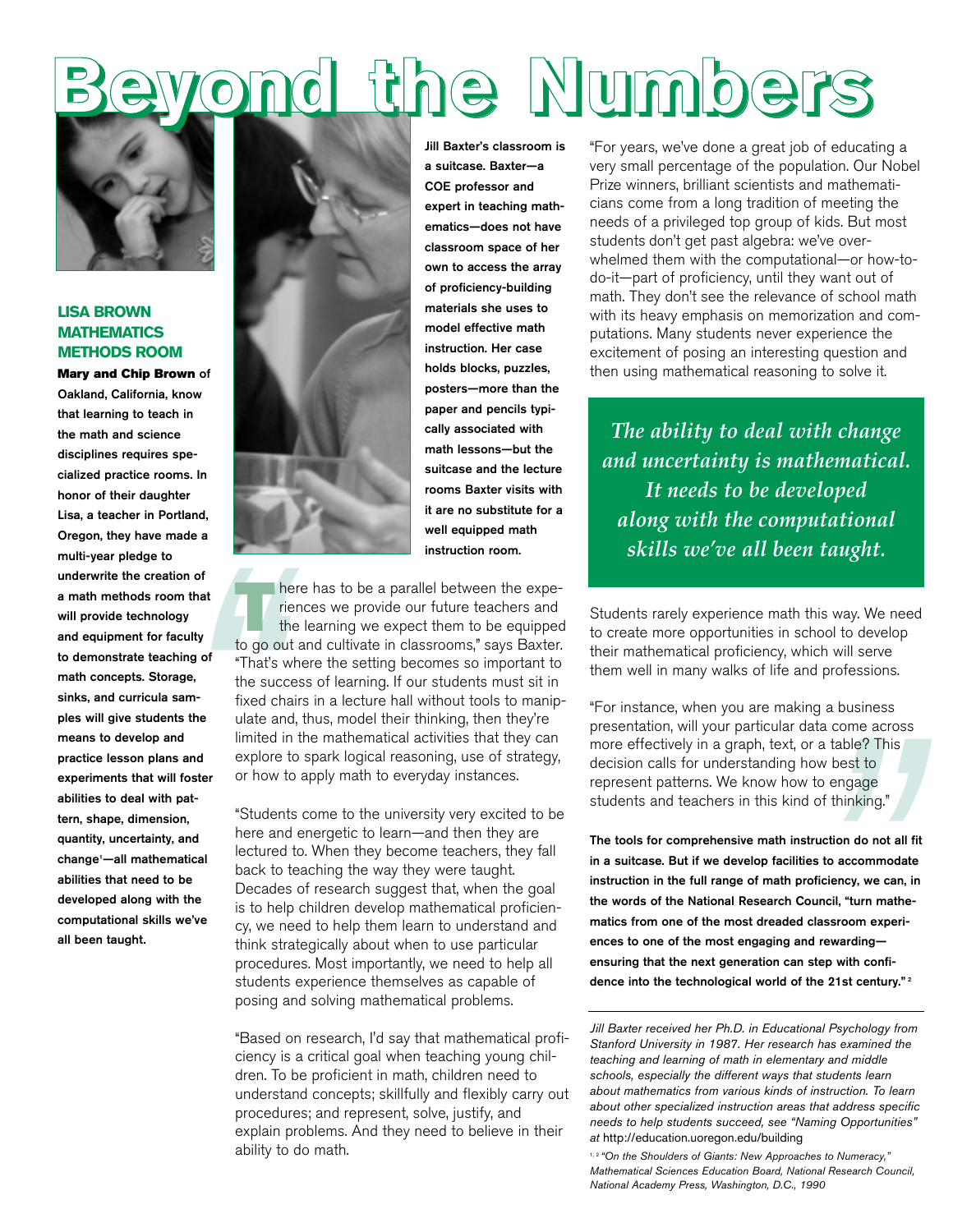#### Virtual Tour continued from page 3

moved to this spot in 1949. Ed Kame'enui, the director of the nation's Western Regional Reading First Technical Assistance Center serving most states west of the Mississippi is headquartered here."

You head across a couple of blocks of parking to the Clinical Services Building on 18th Avenue. "This building was constructed in 1969 with state and federal funds," says Andrea. "It's shared with Oregon Health and Science University (OHSU) and has become so overflowing that some facilities are set up in the hallways." The group runs into a therapist excited to report that she is moving upstairs from her office in the basement laundry room. You peek into several busy spaces: a Head Start classroom where students work with youngsters at risk; treatment rooms where OHSU physicians diagnose developmental disabilities; and a viewing area with one-way glass where supervising professionals observe CDS students as they work with clients—among them, children with autism or hearing problems, adult stroke victims, and young adults with brain injuries.

"Our clinics provide hundreds of thousands of dollars of services free to the community," Andrea notes, "but having to squeeze elderly stroke victims into these cramped

1967 and '73 to help with overload due to growth of the college," says Andrea. "They were meant to be temporary, but we have had Fulbright scholars wanting to come here from as far away as Japan and Norway to study with us, and these are still the spaces we have to put them." The trailers have no rest rooms.

Andrea points over the top of the trailers to the roofline of a house. Rob Horner and George Sugai of the Special Education program—ranked #3 in the country for the past five years by *U.S. News & World Report*—have their offices there. A classroom at the top of the stairs is inaccessible to people with special needs, a fact that professors have told Andrea they find embarrassing, as the space does not manifest the principles and practices that they teach.

One visitor notes that the school in which she taught kindergarten was better equipped than the college. Andrea acknowledges the need for improvement—a recent study identified that close to a quarter of the college's facilities are beyond further repair—but she also points out a bright side to this situation.

"Don't get fixated on how awful and dilapidated things may be," she tells your group. "We have been good stewards of what we've had. We've pushed it to the limit. The fact that we must now replace facilities that have outlived their practical



rooms with small chairs is just one example of how our space is not keeping up with the demand for the services we know how to provide." Architects have advised that this building needs to be renovated and reorganized to support the demands for COE services.

A few steps outside, your party sees a group of three trailers set in a gravel parking lot. "The trailers were brought in between

we can develop new resources specifically designed to support what we know how to do. We have the opportunity to use what our research has taught us about teaching and learning to forge something unique and transformational

usefulness, means

here. We have achieved much with what we've had: Just imagine what our faculty and students can do with what we build now . . . ."

See our website for a timeline of COE history and facilities: http://education.uoregon.edu/timeline and for the COE building project: http://education.uoregon.edu/building

*"The fact that some facilities have outlived their practical usefulness means we have the opportunity to replace them with resources designed to support what we know how to do."*

Andrea Wiggins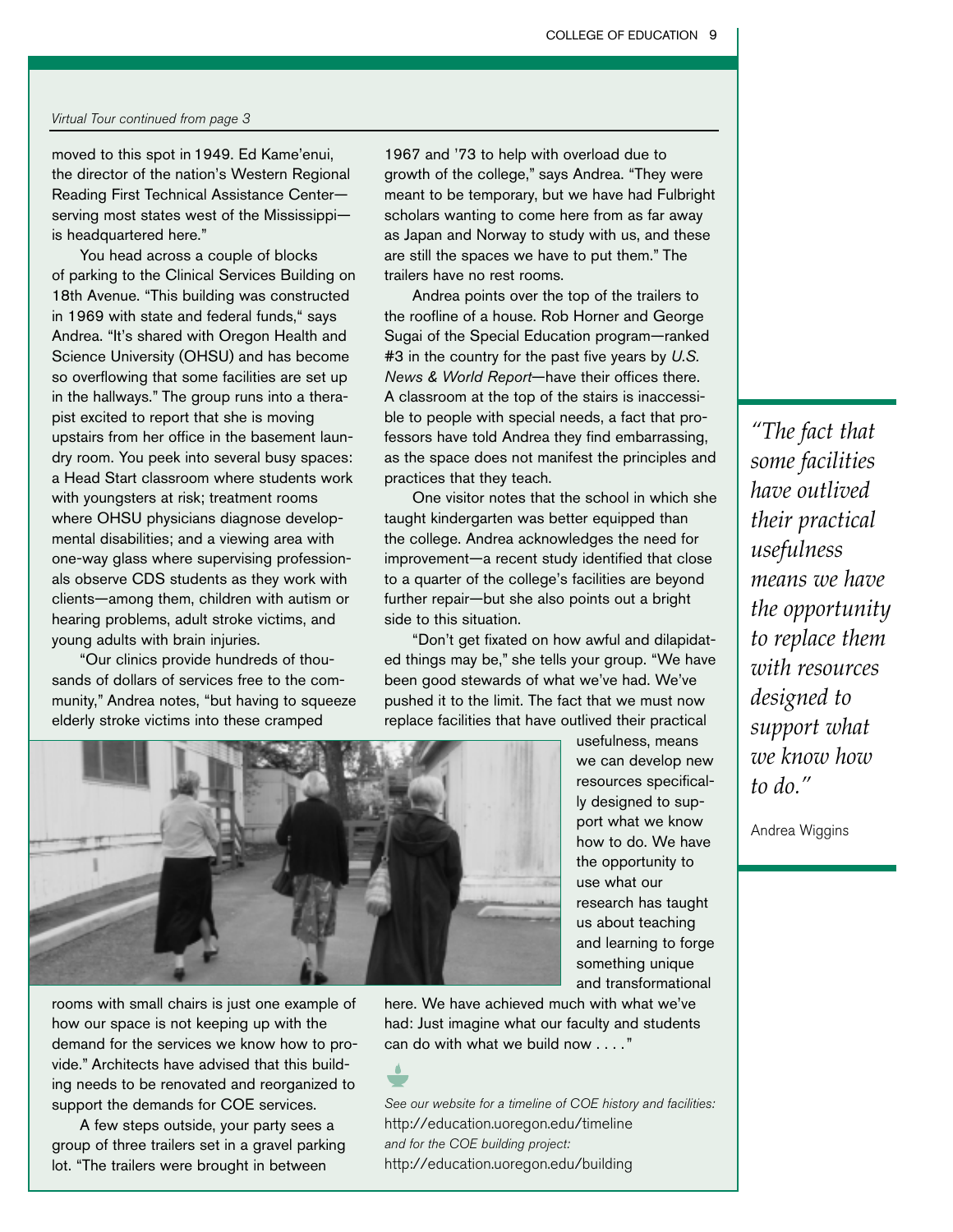#### 10 UNIVERSITY OF OREGON

#### **College of Education Alumni Association Board**

*Officers*

Jerry McGuire '88, '92 *President*  Bruce R. Smolnisky '82, '87 *Past President* Donna Woods '75 *Membership* Dick Darst '82, '86 *UOAA Representative*

#### *Central Region* Patricia Kern '83

Ellen Youngbluth '80, '85

#### *Coastal Region*

David Malcolm '84 Donna Woods '75

#### *Columbia Region*

Martin Crouser '89 Jerry McGuire '88, '92 Mary Ann Sweet '64

> *Eastern Region* Positions Open

#### *Northwest Region*

Jerry Colonna '87

- Suzanne Cusick '92
- Doug Dougherty '92

Raymond Giansante '58

#### *Santiam Region*

Catherine A. Alden '74 Bruce Waltz '74, '80, '82

#### *Southern Region*

Edith "Sammie" Allen '63, '70

#### *Southern Valley Region*

- Ellen S. Adler '72, '82
- Richard Darst '82, '86
- Bruce R. Smolnisky '82, '87

#### *At-Large*

- Tom Hibbert '76
- Carl Odin '69, '85
- Mickey Odin '88
- Cindee Rada-Robertson '84
	- Linda K. Smith '70, '82

## *KSU Dean Named Outstanding Alumnus*

Outstanding alumni are recognized for excep-tional contributions to education or other fields. This year **Michael Holen** was honored and asked to address graduates at the COE June commencement ceremony.



Dean of the College of Education at Kansas State University, Holen was nominated for his exemplary leadership and faculty representation. Kansas State University is home of the largest teacher training program in the state of Kansas.

"During his tenure as dean, Dr. Holen has changed the way faculty, students, and the community view education and teaching," says Robert Newhouse, KSU College of Education assistant dean. "Dean Holen keeps faculty enthused, current, and motivated in critical areas and issues ranging from technology, educational standards, professional ethics, and diversity," says Newhouse.

Michael Holen earned his Ph.D. in 1971 in educational psychology. He also completed a master's degree at the UO in 1968. Holen attributes his success and leadership to his rigorous academic program at the University of Oregon.

"The faculty, my fellow students, and the intellectual environment at the UO College of Education were so energizing," says Holen. "The UO of the late 1960s was a pretty exciting place."

"The impressions left on me by a climate where so much open discourse was largely encouraged and tolerated cemented my commitment to honesty, curiosity, the validity of disagreement, and intellectual flexibility," says Holen.

"The conversations throughout those UO years were keys to my dedication to educational and social equity, my understanding of the challenges and opportunities diversity presents for schooling, and my belief all children should be provided the chance to reach their own level of excellence."

### **Alumni News**

Robert L. Ness '68, is an organizational consultant living in Seattle. This year he led a team of six consultants/trainers to Vladivostok to train Russians in diversity and conflict management. His work has included international projects in Eastern Europe, Viet Nam, and Mongolia.

Laurene Zaporozhetz '87, has been named as the dean for libraries at Murray State University in Kentucky. Previously she served as a dean at Louisana State University where she played a pivotal role in the new construction of a library facility.

Robert Blakeley '53, known for his international work in cleft palate, has written a children's book "Princess with a New Face." Inspiration for the story came from one of his young patients who had to undergo multiple facial surgeries.

Lyle Tavernier '02, '03, is teaching at Space Camp in Huntsville, Alabama at the U.S. Space and Rocket Center. He plans to build a strong science and space curriculum in preparation for a full-time teaching job starting in the fall.

If you have information to share about yourself or other alumni, e-mail us at edalum@uoregon.edu

## Mark Your Calendar . . .

#### UNIVERSITY HIGH SCHOOL REUNION

Anyone who ever attended University High School in Eugene, Oregon, is invited to attend an all-school reunion **August 25-27**, 2004. Activities include a pizza night, wineries tour, tour of the school, trunk show of wearable art, golf, individual class gettogethers, and a banquet. Reunion headquarters: Eugene Hilton.

People are asked to remember "When We Were 17" and send in their special memories of high school to be included in a memory book, which will be published after the reunion. For information and/or an invitation contact Al Stockstad, (541) 344-5539 (acs@sprynet.com) or Delores Moreland, (541) 688-8518 (deemore51@comcast.net).

#### HOMECOMING 2004

Circle the dates **October 15-16**. Come back to the College of Education for your own campus tour! Get your tickets for Oregon vs. Arizona! More details will be coming from the UO Alumni Association (UOAA).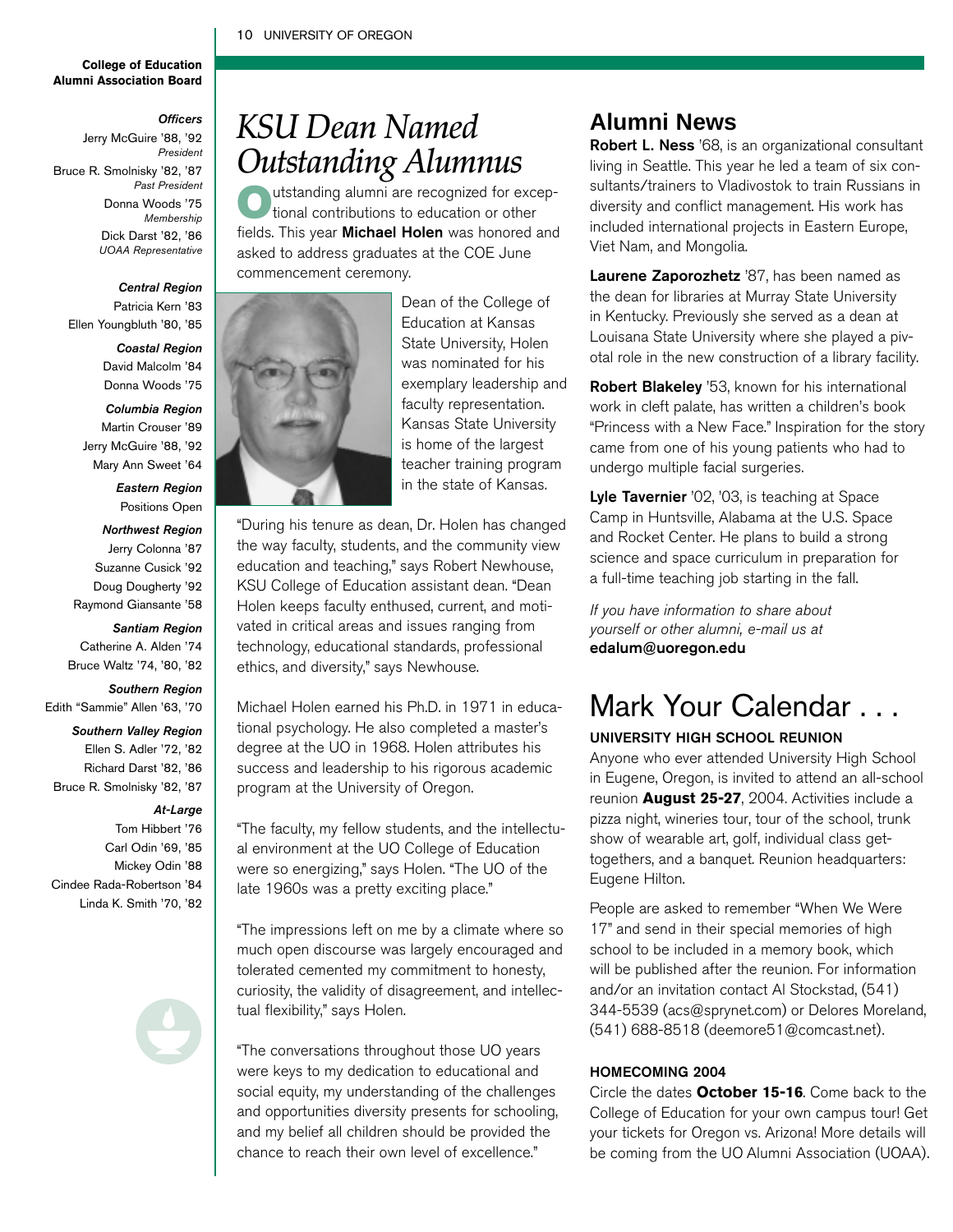## **Alumni Awards**

This spring the College of Education Alumni Association honored the following alumni (listed with their COEAA regions).

### **DISTINGUISHED ALUMNUS AWARD**

**Sarah Boly**, '72, '73, *Hillsboro, OR,* was honored for many years of outstanding service to public education and exemplary leadership at Southridge High School in the Beaverton School District. (Northwest)

**Lynette Doht** '64, *Curriculum specialist for Portland public schools, Portland, OR,* was acknowledged for years of service and district-wide work with early literacy. (Columbia)

**Terry McDonald** '70, *Executive director, St. Vincent de Paul, Eugene, OR,* was honored for entrepreneurial vision and impact on community services. (Southern Valley)

**Joanne Moore** '78, *Retired teacher and coach, Toledo, OR,* was acknowledged for continuing volunteer service to Toledo High School, fundraising, mentoring, and caring for students on the central Oregon coast. (Coastal)

**Erika Lamb** '61, *Retired teacher, Springfield, OR,* was honored for providing hours of weekly volunteer service teaching art at Yolanda Elementary School in Springfield. (Southern Valley)

**John Pendergrass** '68, *Administrator of Youth Corrections Education*, *ODE, Aurora, OR,* was honored for leadership and advocacy for services for at-risk youth and significant contributions to public education in Oregon. (Santiam)

### **COMMUNITY AWARD**

**Rich Akerman** '72, *Businessman, Lake Oswego, OR,* was honored for work with student athletes, leadership with Lake Oswego schools and increasing support for the Lake Oswego Schools Foundation. (Columbia)

**Kathryn Collins** '72, *Volunteer, Corvallis, OR,* was honored for years of tireless dedication to the Corvallis schools and advocacy for learning opportunities for all students. (Santiam)

### **EDUCATIONAL EXCELLENCE AWARD**

**Julie Knoedler** '01, *Secondary special education teacher, Eugene, OR,* was acknowledged for leadership in curriculum and work and support of at-risk youth. (Southern Valley)

**Wayne Snoozy** '71, *Retired principal*, *Klamath Falls, OR,* was honored for years of volunteer contributions for scholarships, community support, and services for children. (Southern)

### **DEDICATED DUCK AWARD**

**Terry Mero** '71, was acknowledged for his history of spirit, dedication, enthusiasm, and service to the UO College of Education and its alumni.

### **WILLIAM K. WORRELL AWARD**

**Jerry Colonna** '71, was honored for his leadership in education and for serving as an influential mentor to other education professionals throughout their careers.

## **COEAA Call for Award Nominations:** *Regional Awards 2005*

The College of Education Alumni Association presents awards annually to nominees in the eight regions of Oregon as well as one award in each category to nominees from outside the state.

**FRIEND OF EDUCATION:** *Recognizing local government officials, legislators, or agencies for their significant impact on the local school district or the educational system in general.*

**COMMUNITY AWARD:** *Presented to a parent, community member, or organization for their contributions to improve the quality of life in the community and/or the educational climate.*

### **BUSINESS/EDUCATION PARTNERSHIP:**

*Acknowledging contributions of time, expertise, financial support, or volunteer efforts by businesses.*

**EDUCATIONAL EXCELLENCE:** *Recognizing professionals within the educational community whose contributions have made significant impact on students, instructional programs, assessment, and/or delivery.*

**STUDENT ACHIEVEMENT:** *Acknowledging significant achievements, service to school/community, or contributions to society by a student or student group.*

**DISTINGUISHED ALUMNUS:** *Recognizing graduate or licensure recipients for their significant impact on education through innovative programs, leadership, and/or community service.*

With the exception of the Distinguished Alumnus awards, regional award recipients do not need to be graduates of the University of Oregon or College of Education.

## *Outstanding Alumnus Award*

Each year an outstanding alumnus or alumna is recognized by the College of Education for exceptional contributions to education or other fields. The honored recipient is invited to campus to speak to College of Education graduates at the June commencement ceremony. Nominees must have obtained at least one degree or licensure from the UO College of Education.

Nominations are due by November 1. To nominate someone for a College of Education Alumni Association (COEAA) award, see our website for nomination forms: http://education.uoregon.edu/coeaa-awards